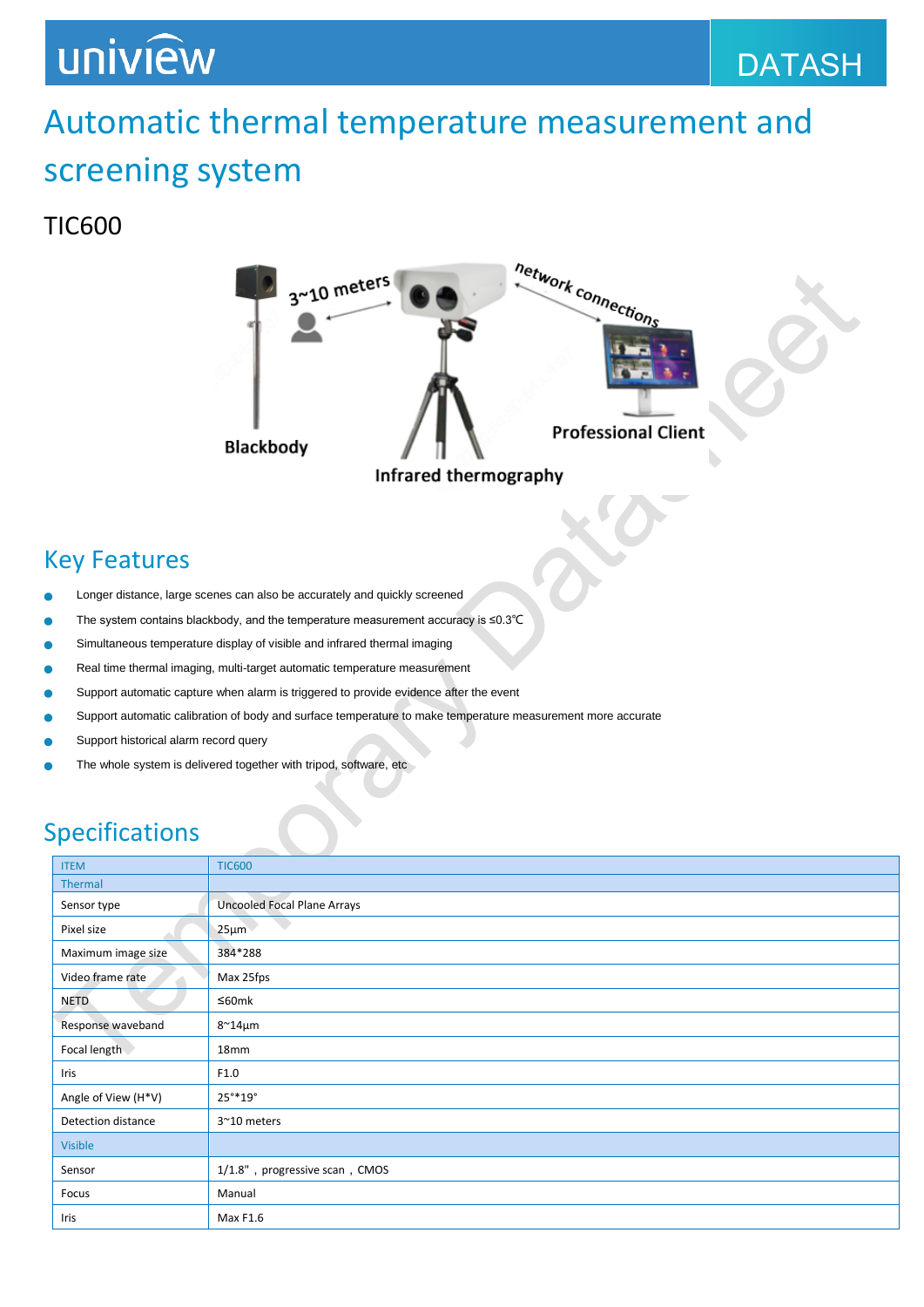# uniview

## DATASHE

| Minimum illumination                          | Colour: 0.001Lux(F1.6, AGC ON)<br>B/W: 0.0002Lux(F1.6, AGC ON)                                                                    |  |
|-----------------------------------------------|-----------------------------------------------------------------------------------------------------------------------------------|--|
| S/N                                           | > 52dB                                                                                                                            |  |
| Defog                                         | Optical & digital                                                                                                                 |  |
| Day/Night                                     | IR-cut filter with auto switch (ICR)                                                                                              |  |
| Video Frame rate                              | 1920*1080, Max 30fps                                                                                                              |  |
| <b>WDR</b>                                    | 120dB                                                                                                                             |  |
| OSD                                           | Up to 8 OSDs                                                                                                                      |  |
| SD card                                       | Micro SD, up to 256GB                                                                                                             |  |
| <b>ANR</b>                                    | Support                                                                                                                           |  |
| Network protocols                             | IPv4, IGMP, ICMP, ARP, TCP, UDP, DHCP, PPPoE, RTP, RTSP, RTCP, DNS, DDNS, NTP, FTP, UPnP, HTTP, HTTPS, SMTP, 802.1x, SNMP,<br>QoS |  |
| Focal length                                  | $3.8^{\sim}16$ mm                                                                                                                 |  |
| Blackbody                                     |                                                                                                                                   |  |
| Accuracy                                      | ±0.2°C (Single point)                                                                                                             |  |
| Stability                                     | $\pm (0.1^{\circ}0.2)^{\circ}C/30$ min                                                                                            |  |
| Dimension                                     | 135mm x 135mm x150mm                                                                                                              |  |
| Power                                         | 220V AC 50Hz                                                                                                                      |  |
| Power consumption                             | 60W                                                                                                                               |  |
| Radiation area                                | $\phi$ 70mm                                                                                                                       |  |
| General                                       |                                                                                                                                   |  |
| Temperature measurement accuracy              |                                                                                                                                   |  |
| <b>Environment temperature</b><br>range       | 16°C~32°C                                                                                                                         |  |
| Target temperature range                      | 32°C~42°C                                                                                                                         |  |
| Temperature<br>measurement accuracy           | $≤±0.3$ °C                                                                                                                        |  |
| Interface                                     |                                                                                                                                   |  |
| Infrared machine head                         | Aviation plug                                                                                                                     |  |
| Network interfaces                            | <b>RJ45</b>                                                                                                                       |  |
| Power                                         |                                                                                                                                   |  |
| Power                                         | DC12V                                                                                                                             |  |
| Power consumption                             | $≤15W$                                                                                                                            |  |
| Weight                                        |                                                                                                                                   |  |
| Infrared machine head                         | $<$ 5 $Kg$                                                                                                                        |  |
| Blackbody<br>Function                         | $<$ 3.5 $kg$                                                                                                                      |  |
| Alarm                                         | Multi abnormal temperature point alarm and automatic capture                                                                      |  |
| Capture                                       | Capture when alarm is triggered                                                                                                   |  |
|                                               |                                                                                                                                   |  |
| Temperature display                           | Simultaneous display of temperature in infrared and visible light images                                                          |  |
| Correction of body and<br>surface temperature | Support automatic temperature calibration                                                                                         |  |
| <b>Environmental adaptability</b>             |                                                                                                                                   |  |
| Working humidity                              | ≤90%RH(non-condensing)                                                                                                            |  |
| <b>Notes</b>                                  |                                                                                                                                   |  |
| PC requirement                                | CPU I5 or more / memory 8G. Operating system win10, 64-bit.If you have a laptop, you must have a network port.                    |  |